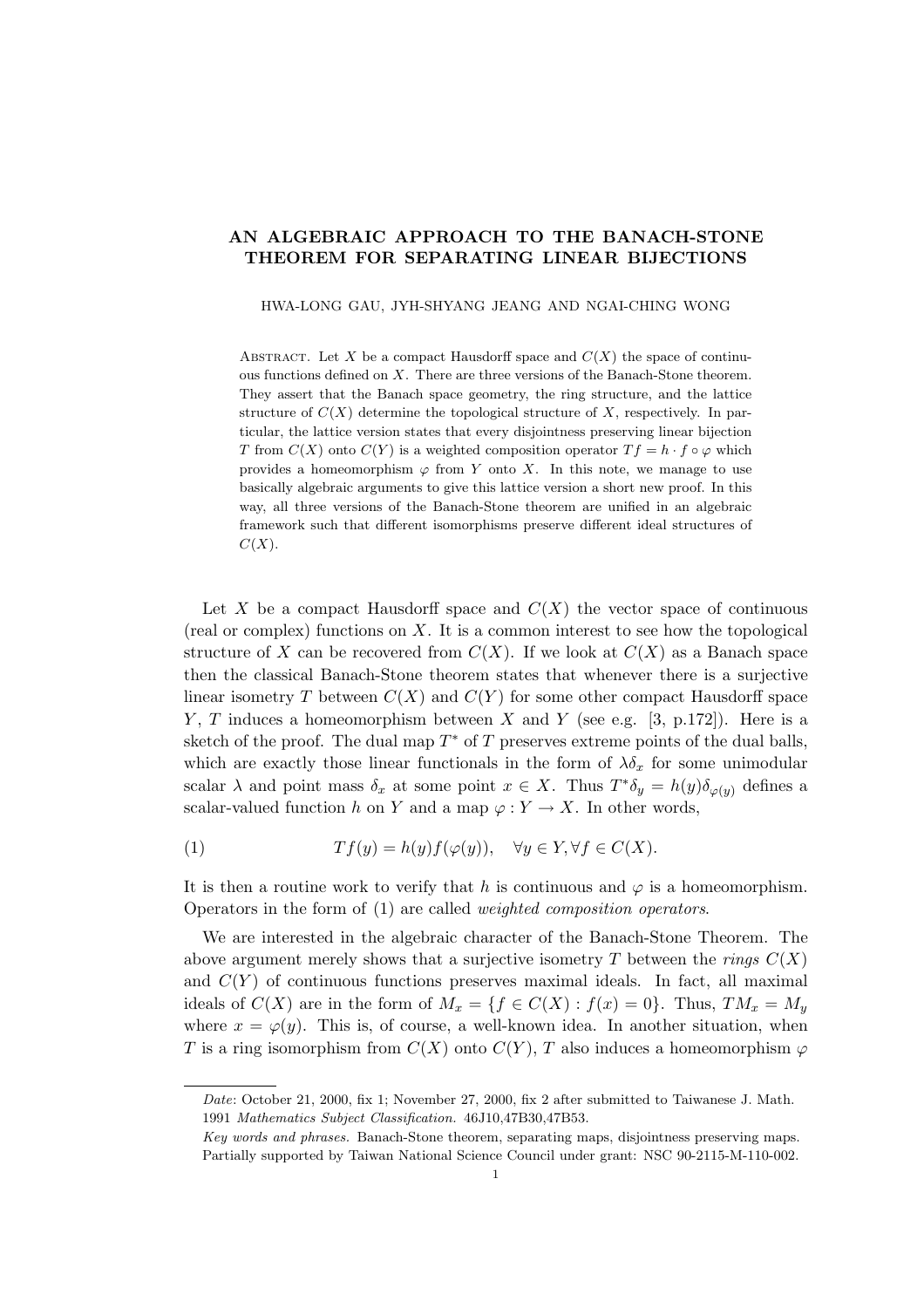from Y onto X (see e.g.  $[5, p.57]$ ). In this case, T preserves all ideals of the rings and  $Tf = f \circ \varphi, \forall f \in C(X)$ .

A (not necessarily continuous) linear bijection  $T: C(X) \longrightarrow C(Y)$  is said to be separating, or disjointness preserving, if  $TfTg = 0$  whenever  $fg = 0$ . If T is onto, then the inverse of  $T$  also preserves disjointness (see e.g. [1, Theorem 1] and also [2]). In this case, T induces a homeomorphism between X and Y (see e.g.  $[6, 4, 7]$ ). Readers are referred to [2] for more information of disjointness preserving operators.

For each  $x$  in  $X$ , let

 $I_x = \{f \in C(X) : f \text{ vanishes in a neighborhood of } x\}.$ 

Note that the ideal  $I_x$  is neither closed, prime nor maximal. But it is contained in a unique maximal ideal  $M_x$ . Moreover, it is somehow 'prime' in the sense that  $f \in I_x$ whenever  $fg = 0$  and  $g(x) \neq 0$ . In fact,  $|g(y)| > 0$  for all y in a neighborhood V of x and thus forces f vanishes in  $V$ . On the other hand, if I is any proper prime ideal of  $C(X)$  then I must contains a unique  $I_x$ . In fact, x is the unique common point in the kernels of all functions in I. Let  $\mathfrak{P}_x$  be the family of all prime ideals which contains  $I_x$ . Then,  $M_x$  is the union and  $I_x$  is the intersection of all prime ideals in  $\mathfrak{P}_x$ . Note also that  $\bigcup_{x \in X} \mathfrak{P}_x$  consists of all proper prime ideals of  $C(X)$ .

We do not give new results in this note. Instead, we demonstrate with new proofs that the above three Banach-Stone Theorems can be unified in an algebraic setting. In fact, T inherits algebraic properties from  $C(X)$  to  $C(Y)$  of different strength in different cases. When  $T$  is a ring isomorphism, it preserves all ideals. When  $T$  is an isometry, it preserves maximal ideals; namely,  $TM_x = M_y$ . When T is separating, we will see that it preserves all those ideals  $I_x$ ; namely,  $TI_x = I_y$ . As consequences of these ideal preserving properties, T can be written as a weighted composition operator  $T f = h \cdot f \circ \varphi$  in all three cases. Here,  $\varphi : Y \longrightarrow X$  is always a homeomorphism, but the property of the continuous weight function  $h$  differs. It is the constant function  $h(y) \equiv 1$  if T is a ring isomorphism. It is unimodular, i.e.,  $|h(y)| \equiv 1$ , if T is an isometry. And  $h$  is just non-vanishing when  $T$  is separating. In this sense, these three Banach-Stone type theorems are unified.

We would like to thank K. I. Beidar for helpful discussions. Some of the new algebraic idea utilized in the following proofs originate in a series of algebra seminars co-organized by him.

**Lemma 1.** Let  $T: C(X) \longrightarrow C(Y)$  be a separating linear bijection. Then for each  $x$  in  $X$  there is a unique  $y$  in  $Y$  such that

 $TI_x = I_y.$ 

Moreover, this defines a bijection  $\varphi$  from Y onto X by  $\varphi(y) = x$ .

*Proof.* For each x in X, denote by ker  $T(I_x)$  the set  $\bigcap$  $f \in I_x$  $(Tf)^{-1}(0)$ . We first claim that ker  $T(I_x)$  is non-empty. Suppose on contrary that for each y in Y, there were an  $f_y$  in  $I_x$  with  $T f_y(y) \neq 0$ . Thus, an open neighborhood  $U_y$  of y exists such that  $T f_y$ is nonvanishing in  $U_y$ . Since  $Y = \bigcup_{y \in Y} U_y$  and Y is compact,  $Y = U_{y_1} \cup U_{y_2} \cup \cdots \cup U_{y_n}$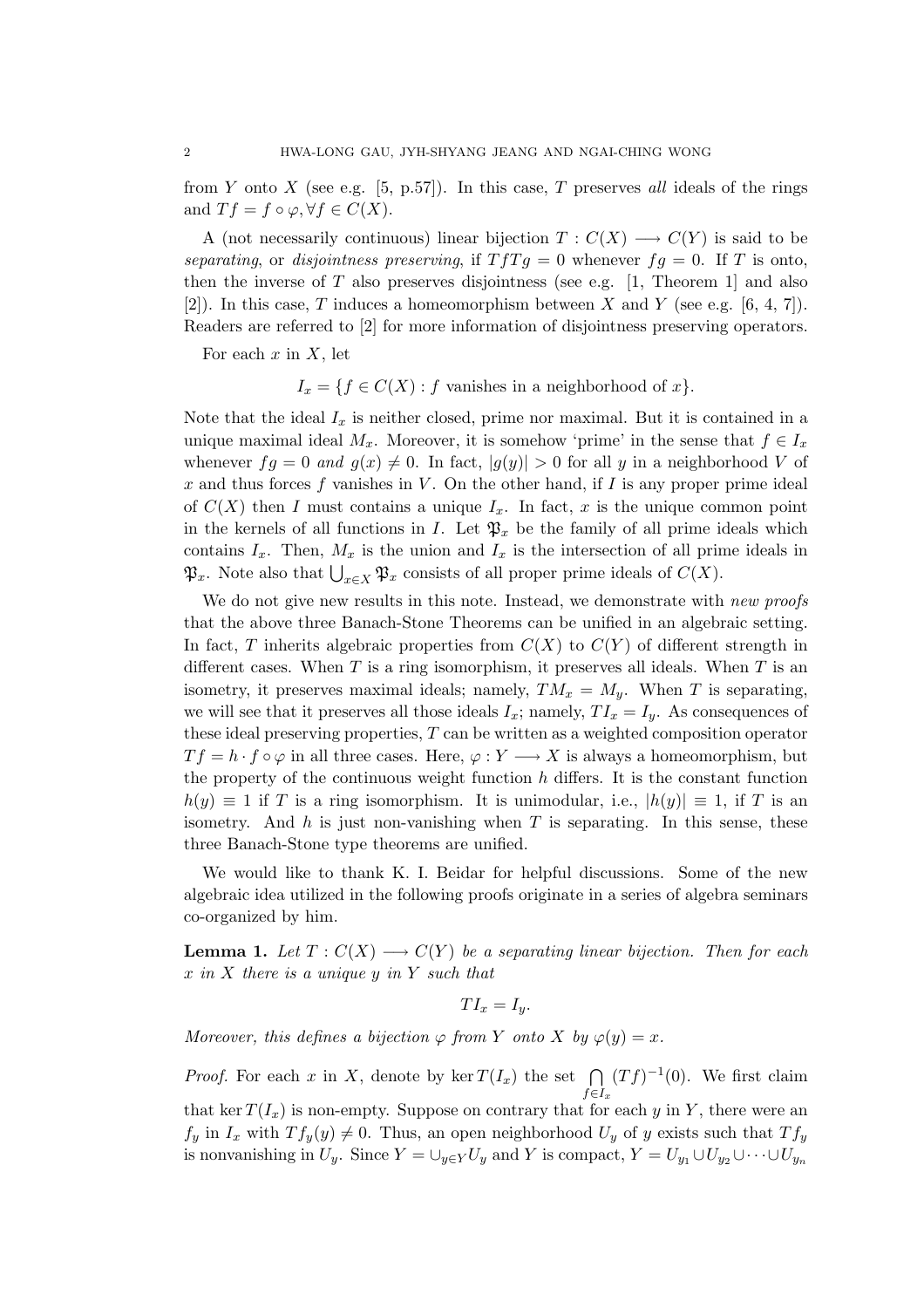for some  $y_1, y_2, \dots, y_n$  in Y. Let V be an open neighborhood of x such that  $f_{y_i}|_V = 0$ for all  $i = 1, 2, \dots, n$ . Let  $g \in C(X)$  such that  $g(x) = 1$  and g vanishes outside V. Then  $f_{y_i}g = 0$ , and thus  $Tf_{y_i}Tg = 0$  since T preserves disjointness. This forces  $Tg|_{U_i} = 0$  for all  $i = 1, 2, \dots, n$ . Therefore,  $Tg = 0$  and hence  $g = 0$  by the injectivity of T, a contradiction! We thus prove that ker  $T(I_x) \neq \emptyset$ .

Let  $y \in \ker T(I_x)$ . For each  $f \in I_x$ , we want to show that  $Tf \in I_y$ . If there exists a g in  $C(X)$  such that  $Tg(y) \neq 0$  and  $fg = 0$ , then we are done by the disjointness preserving property of  $T$ . Suppose there were no such  $g$ ; that is, for any g in  $C(X)$  vanishing outside  $V = f^{-1}(0)$ , we have  $Tg(y) = 0$ . Let  $W \subset V$ be a compact neighborhood of x and  $k \in C(X)$  such that  $k|_{W} = 1$  and k vanishes outside V. Then for any g in  $C(X)$ ,  $g = kg + (1 - k)g$ . Since  $(1 - k)|_W = 0$ ,  $(1-k)g \in I_x$ . This implies  $T((1-k)g)(y) = 0$  as  $y \in \text{ker } T(I_x)$ . On the other hand, kg vanishes outside V. Hence  $T(kg)(y) = 0$  by the above assumption. It follows that  $Tg(y) = Tkg(y) + T(1 - k)g(y) = 0$  for all g in  $C(X)$ . This conflicts with the surjectivity of T. Therefore,  $TI_x \subseteq I_y$ . Similarly,  $T^{-1}(I_y) \subseteq I_{x'}$  for some  $x'$  in X since  $T^{-1}$  is also separating. It follows that  $I_x \subseteq T^{-1}(I_y) \subseteq I_{x'}$ . Consequently,  $x = x'$ and  $T(I_x) = I_y$ . The bijectivity of  $\varphi$  is also clear now. П

**Theorem 2.** Two compact Hausdorff spaces  $X$  and  $Y$  are homeomorphic whenever there is a separating linear bijection  $T$  from  $C(X)$  onto  $C(Y)$ .

*Proof.* We show that the bijection  $\varphi$  given in Lemma 1 is a homeomorphism. It suffices to verify the continuity of  $\varphi$  since Y is compact and X is Hausdorff. Suppose on contrary that there exists a net  $\{y_\lambda\}$  in Y converging to y but  $\varphi(y_\lambda) \to x \neq \varphi(y)$ . Let  $U_x$  and  $U_{\varphi(y)}$  be disjoint open neighborhoods of x and  $\varphi(y)$ , respectively. Now for any f in  $C(X)$  vanishing outside  $U_{\varphi(y)}$ , we shall show that  $Tf(y) = 0$ . In fact,  $\varphi(y_\lambda)$  belongs to  $U_x$  for large  $\lambda$ . Since  $f|_{U_x} = 0$  and  $U_x$  is also a neighborhood of  $\varphi(y_\lambda)$ , we have  $f \in I_{\varphi(y_\lambda)}$ . By Lemma 1,  $Tf \in I_{y_\lambda}$  and in particular  $Tf(y_\lambda) = 0$  for large  $\lambda$ . This implies  $Tf(y) = 0$  by the continuity of Tf. Let  $k \in C(X)$  such that  $k|_V = 1$  and k vanishes outside  $U_{\varphi(y)}$ , where  $V \subset U_{\varphi(y)}$  is a compact neighborhood of  $\varphi(y)$ . Then  $g = kg + (1 - k)g$  for every g in  $C(X)$ . Since kg vanishes outside  $U_{\varphi(y)}$ , we have  $T(kg)(y) = 0$ . On the other hand, we have  $(1 - k)g \in I_{\varphi(y)}$  since  $(1-k)|_V = 0$ . By Lemma 1,  $T((1-k)g) \in I_y$  and thus  $T((1-k)g)(y) = 0$ . It follows that  $Tg(y) = T(kg)(y) + T((1 - k)g)(y) = 0$ . This is a contradiction since T is onto. Hence  $\varphi$  is a homeomorphism. П

**Theorem 3.** Let  $X$  and  $Y$  be compact Hausdorff spaces. Then every separating linear bijection  $T: C(X) \longrightarrow C(Y)$  is a weighted composition operator

$$
Tf(y) = h(y)f(\varphi(y)), \quad \forall f \in C(X), \forall y \in Y.
$$

Here  $\varphi$  is a homeomorphism from Y onto X and h is a nonvanishing continuous scalar function on Y. In particular, T is automatically continuous.

*Proof.* By Theorem 2, we have a homeomorphism  $\varphi$  from Y onto X such that  $T(I_x) =$  $I_y$  where  $\varphi(y) = x$ . We claim that  $TM_x \subseteq M_y$ . If this is true then ker  $\delta_x \subseteq \ker \delta_y \circ T$ . Consequently, there is a scalar  $h(y)$  such that  $\delta_y \circ T = h(y)\delta_x$ . Equivalently,  $Tf(y) =$